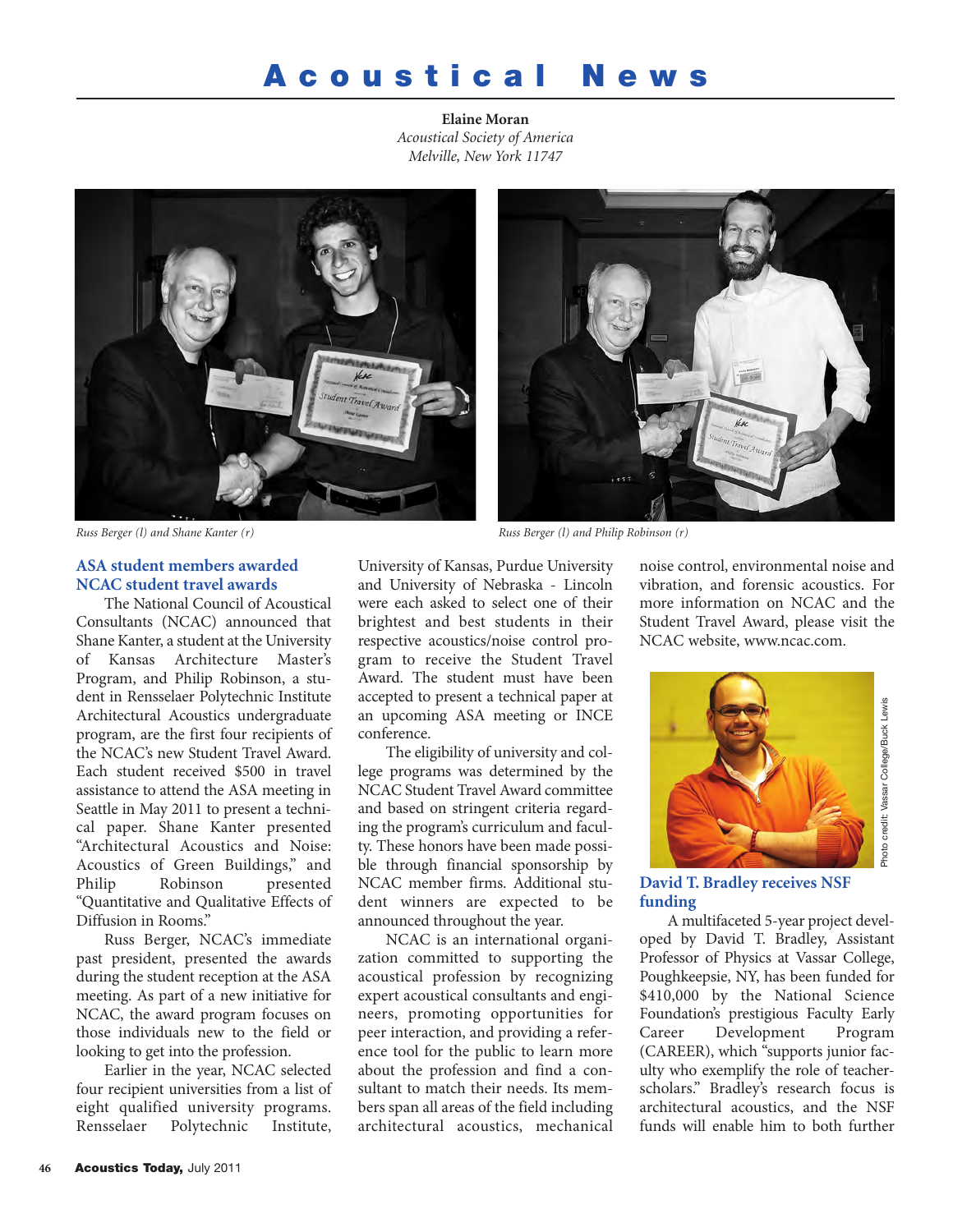his investigations and deeply integrate them into the Vassar College curriculum, providing hands-on laboratory experiences and research mentoring for undergraduate students. The grant also supports the expansion of Bradley's efforts to introduce acoustics topics to secondary school students and cultivate their interest in the sciences, with particular attention to students of color and others underrepresented in the sciences.

Highlights of what Bradley's NSF award will make possible include: The creation of 10 undergraduate summer research positions at Vassar; the addition of \$150,000 in acoustics research equipment for the Vassar physics department; a collaboration with the IBM Acoustics Laboratory in Poughkeepsie; and the extension of a physics workshop series for ethnic minority high school students from the Bronx, NY.

In advance of Bradley joining the physics and astronomy department in 2007, Vassar built a new acoustics laboratory to support his teaching and research, with state-of-the-art computational and experimental equipment and facilities. Bradley's current research objective is to characterize the behavior of reflected sound energy from surfaces used in acoustically sensitive spaces, like concert halls and classrooms.

David T. Bradley earned a B.A. in Physics from Grinnell College, and he completed his Ph.D. at the Architectural Engineering program, University of Nebraska-Lincoln, with the aid of several fellowships, including the Ford Foundation Diversity Fellowship.

David is a member of the Acoustical Society of America and served as Chair of the Student Council from 2004-05. He is a member of the Technical Committee on Architectural Acoustics and a former member of the Ad Hoc Committee on Diversity.

#### **Philip W. Robinson Awarded Fulbright Grant**

Philip W. Robinson, a Ph.D. student at the graduate program in architectural acoustics at Rensselaer Polytechnic Institute, has been awarded a Fulbright grant to continue his research into the effects of architectur-



al enclosures on listeners' perception of sound. His research will take place at the Aalto University of Science and Technology in Helsinki, Finland.

Robinson, a member of the Acoustical Society of America, received a BArch. from Wentworth Institute of Technology in 2004 and an M.Sc. in architectural acoustics from Rensselaer in 2009. His work will further knowledge that will be used in acoustic applications from concert halls to home theaters to telecommunications systems.

Robinson will begin his research in Helsinki in August 2011 and remain at the Aalto University of Science and Technology for two semesters.

The Fulbright Program, sponsored by the United States Department of State, Bureau of Educational and Cultural Affairs, provides funding for students, scholars, teachers, and professionals to undertake graduate study, advanced research, university teaching, and teaching in elementary and secondary schools. The program was established to increase mutual understanding between the people of the United States and other countries through the exchange of persons, knowledge, and skills.

## **William Kuperman selected 2011 recipient of The Walter Munk Award**

William Kuperman has been selected as the 2011 recipient of the Walter Munk Award for Distinguished Research in Oceanography Related to



*Philip W. Robinson William Kuperman*

Sound and the Sea. Since 1993, The Oceanography Society has presented this award to recognize significant original contributions to the understanding of physical ocean processes related to sound in the sea; significant original contributions to the application of acoustic methods to that understanding; and/or outstanding service that fosters research in ocean science and instrumentation contributing to the above. He will receive the award at the fall meeting of the Acoustical Society of America to be held 31 October-4 November in San Diego, CA. He will also be recognized during the Ocean Sciences meeting in Salt Lake City, UT, in February 2012.

Dr. Kuperman is a Professor of Oceanography and Director of the Marine Physical Laboratory of the University of California San Diego, Scripps Institution of Oceanography.

Dr Kuperman's achievements were noted in a letter supporting his nomination: "Bill Kuperman is at the forefront of a revolution in our understanding of wave scattering physics. This revolution is changing such diverse fields as medical imaging, seismology and oceanography. Practitioners now use chaotic scattering fields as coherent lenses and random noises as coherent sources. Complex propagation environments that once confounded the interpretation of received signals are now said to "enrich their information content". Bill and colleagues have discovered how to extract this information and are opening new avenues for the remote sensing of